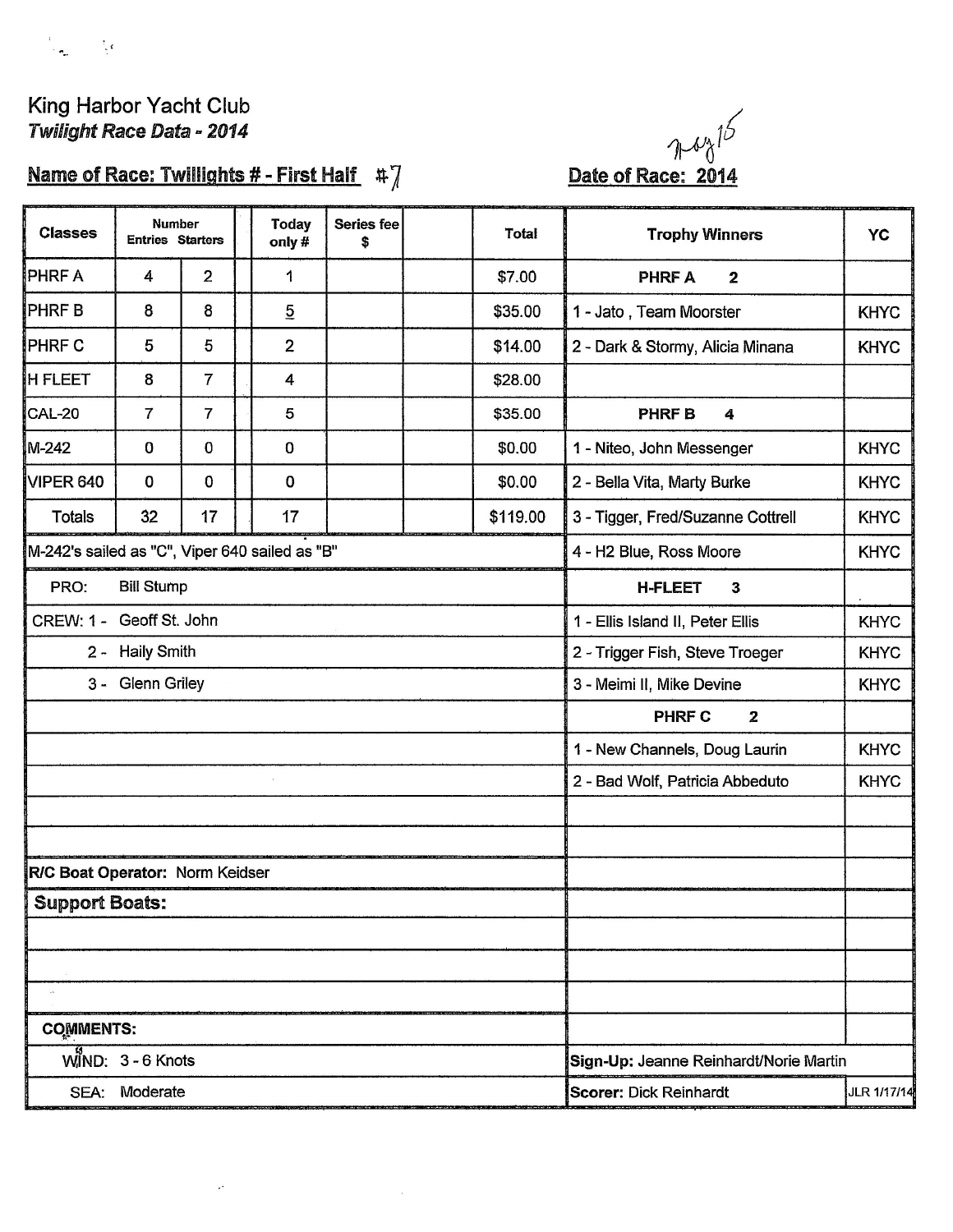## **2014 KHYC TWILIGHTS #7**

### **King Harbor Yacht Club**

Race Date: 15 May 201

Wind Speed: 3-6 kn

#### PRO:BILL STUMP

|               | Div              |          |                         |                                   |        | Finish      | Corrected   |                  |             |  |
|---------------|------------------|----------|-------------------------|-----------------------------------|--------|-------------|-------------|------------------|-------------|--|
|               | <b>Rank</b>      | Sail No. | <b>Boat Name</b>        | <b>Owner / Skipper</b>            | Rating | <b>Time</b> | <b>Time</b> | <b>Boat Type</b> | Club        |  |
| <b>PHRF-A</b> |                  |          | PHRF Time on Distance / | Start Time 18:20:00 / Dist.4.90 n |        |             |             |                  |             |  |
|               | 1                | 7311     | JATO $(*)$              | Team Moorster                     | 42     | 19:33:10    | 01:09:44    | J 111            | <b>KHYC</b> |  |
|               | $\sqrt{2}$       | 129      | Dark & Stormy           | Alicia Minana                     | 48     | 19:33:55    | 01:10:00    | Henderson 30     | <b>KHYC</b> |  |
| <b>PHRF-B</b> |                  |          | PHRF Time on Distance / | Start Time 18:25:00 / Dist.4.90 n |        |             |             |                  |             |  |
|               | 1                | 97626    | Nitro                   | John Messenger                    | 84     | 19:38:28    | 01:06:36    | $J-33$           | <b>KHYC</b> |  |
|               | $\overline{2}$   | 56136    | Bella Vita [*]          | Marty Burke                       | 79     | 19:39:11    | 01:07:44    | Ben 36.7         | <b>KHYC</b> |  |
|               | 3                | 42757    | Tigger $(*)$            | Fred & Suzanne Cottrell           | 84     | 19:39:41    | 01:07:49    | J 33             | <b>KHYC</b> |  |
|               | 4                | 46192    | H <sub>2</sub> Blue     | Ross Moore                        | 108    | 19:45:26    | 01:11:37    | J 92             | <b>RBYC</b> |  |
|               | 5                | 46575    | Calais                  | Jerry Hunter                      | 81     | 19:46:07    | 01:14:30    | Dencho 33        | <b>KHYC</b> |  |
|               | 6                | 87309    | Priorities [*]          | Bob Cole                          | 99     | 19:51:55    | 01:18:50    | Olson 30         | <b>KHYC</b> |  |
|               | 7                | 87027    | <b>Flying Dutchman</b>  | Rudy Van Kreuningen               | 93     | 19:53:06    | 01:20:30    | Hobie 33         | <b>KHYC</b> |  |
| <b>DNF</b>    | 9                | 60       | Tensor                  | John Selman                       | 111    |             |             | Viper 640        | <b>KHYC</b> |  |
| PHRF-C        |                  |          | PHRF Time on Distance / | Start Time 18:30:00 / Dist.2.40 n |        |             |             |                  |             |  |
|               | 1                | 97264    | New Channels            | Doug Laurin                       | 150    | 19:15:25    | 00:39:25    | Martkin 242      | <b>KHYC</b> |  |
|               | $\boldsymbol{2}$ | 97321    | Bad Wolf $(*)$          | Patricia Abbeduto                 | 150    | 19:15:34    | 00:39:34    | Martin 242       | <b>KHYC</b> |  |
|               | 3                | 28124    | No Way $! (*)$          | Don Souther                       | 138    | 19:15:52    | 00:40:21    | $B-25$           | <b>KHYC</b> |  |
|               | $\overline{4}$   | 87358    | Sunday Flyer            | Ski Tarnosky                      | 150    | 19:17:31    | 00:41:31    | Martin 242       | <b>KHYC</b> |  |
|               | 5                | 46470    | Velociraptor            | Udo Kolter & Dave Doeh            | 138    | 19:17:23    | 00:41:52    | $B-25$           | <b>KHYC</b> |  |
| <b>Cal 20</b> |                  |          | One Design              |                                   |        |             |             |                  |             |  |
|               | 1                | 1559     | Honu $(*)$              | Brian Lindquist                   |        |             |             | Cal 20           | <b>KHYC</b> |  |